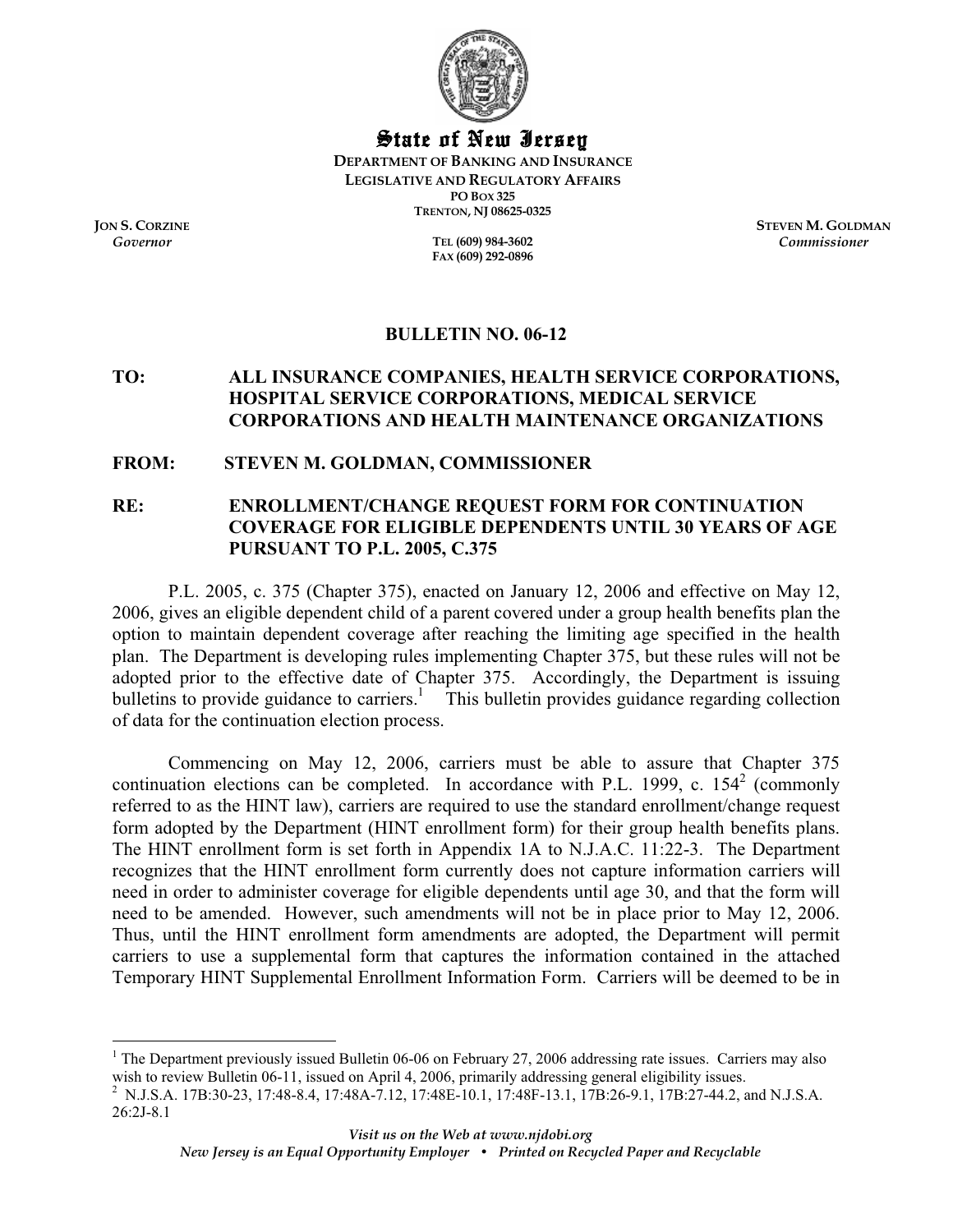compliance with the pertinent provisions of the HINT law when they use the Temporary HINT Supplemental Enrollment Information Form.

Questions regarding this bulletin may be directed to the Office of Life and Health by phone at  $(609)$  292-5427 x 50340, or by fax at  $(609)$  633-0527. Please specify that the question concerns use of the Temporary HINT Supplemental Enrollment Form.

The Department intends to propose rules in the near future to implement the provisions of Chapter 375. Notice of the proposed rulemaking will appear on the Department's website at www.state.nj.us/dobi/legsregs.htm. A copy of this bulletin will also be posted to the website.

4/4/06 /s/ Steven M. Goldman Date Steven M. Goldman Commissioner

BULLETIN HINT.doc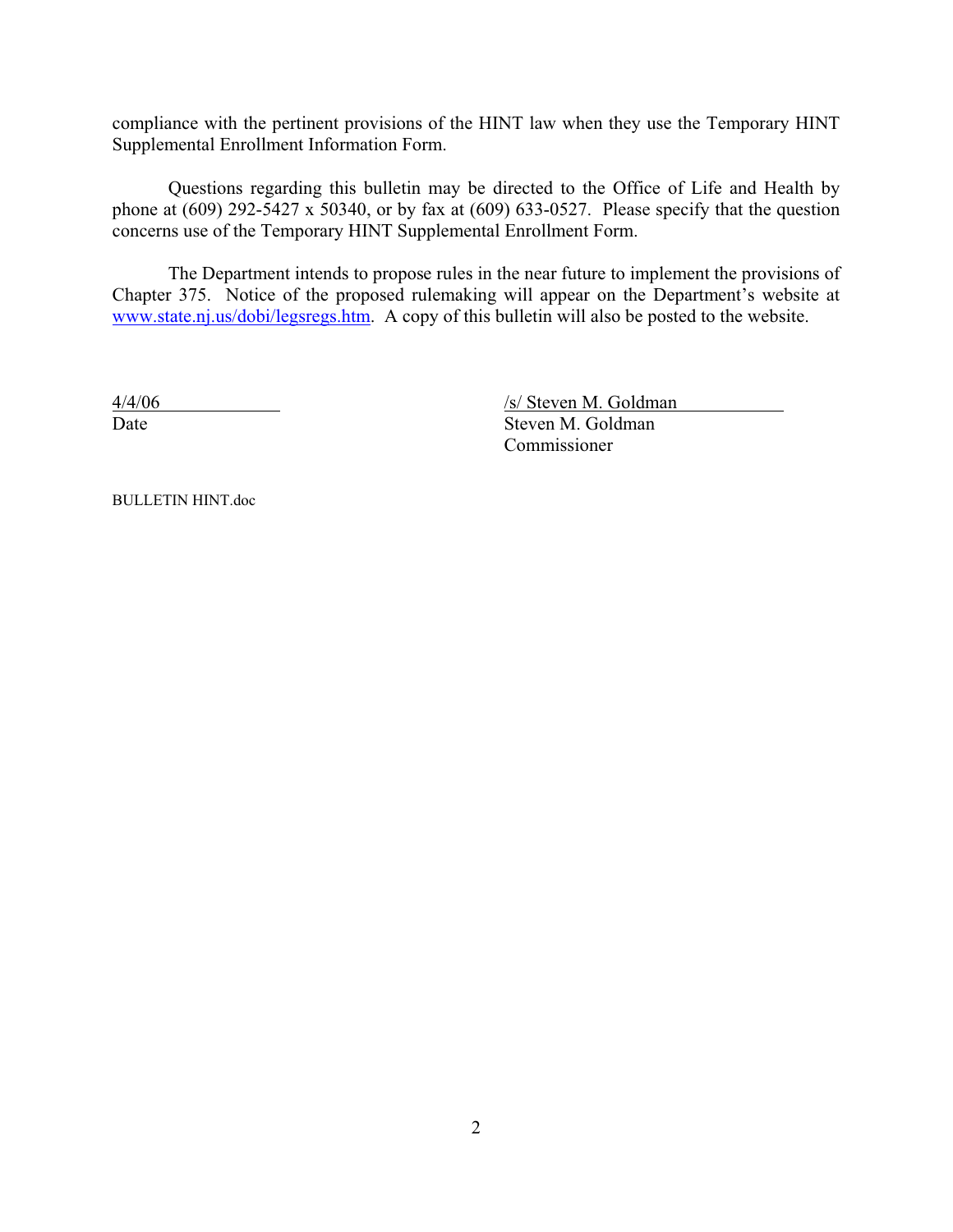## [Carrier Logo][Carrier Name] **Temporary HINT Supplemental Enrollment Information Form Implementing P.L. 2005, c. 375**

| A.                                | Group & Employee Information          |                                                          |  |                                                                |  |  |  |
|-----------------------------------|---------------------------------------|----------------------------------------------------------|--|----------------------------------------------------------------|--|--|--|
|                                   | Group Name:                           |                                                          |  | <u> 2008 - Jan Barnett, amerikansk politiker (d. 1888)</u>     |  |  |  |
|                                   | Group Number:                         |                                                          |  |                                                                |  |  |  |
|                                   |                                       |                                                          |  |                                                                |  |  |  |
|                                   | Employee ID Number:                   |                                                          |  |                                                                |  |  |  |
| <b>B.</b>                         |                                       |                                                          |  | Type of Activity (see Important Explanatory Information below) |  |  |  |
| Date of Event                     |                                       | Change – Check all that apply                            |  |                                                                |  |  |  |
| $\frac{\frac{1}{2}}{\frac{1}{2}}$ |                                       | Add dependent over the limiting age, but less than 30    |  |                                                                |  |  |  |
| $\frac{1}{2}$                     |                                       | Remove dependent over the limiting age, but less than 30 |  |                                                                |  |  |  |
|                                   |                                       | $Reason(s)$ :                                            |  |                                                                |  |  |  |
|                                   |                                       |                                                          |  |                                                                |  |  |  |
|                                   |                                       |                                                          |  |                                                                |  |  |  |
|                                   |                                       |                                                          |  |                                                                |  |  |  |
|                                   |                                       |                                                          |  | Continuation of Coverage pursuant to P.L. 2005, c. 375         |  |  |  |
|                                   |                                       | Coverage is being effected:                              |  |                                                                |  |  |  |
|                                   |                                       |                                                          |  | During an Open Enrollment                                      |  |  |  |
|                                   |                                       |                                                          |  | Within 30 days prior to attainment of limiting age             |  |  |  |
|                                   |                                       |                                                          |  | Within 30 days after eligibility for other reasons             |  |  |  |
|                                   |                                       |                                                          |  | During special 12-month enrollment                             |  |  |  |
|                                   |                                       | Billing:                                                 |  | Employee payroll deduction (w/ employer consent)               |  |  |  |
|                                   |                                       |                                                          |  | Direct bill dependent (add billing address):                   |  |  |  |
|                                   |                                       |                                                          |  |                                                                |  |  |  |
|                                   |                                       |                                                          |  |                                                                |  |  |  |
| $\mathbf{C}$ .                    | <b>Over-age Dependent Information</b> |                                                          |  |                                                                |  |  |  |
|                                   |                                       |                                                          |  | F                                                              |  |  |  |
|                                   |                                       |                                                          |  | Birthdate: $(MM, DD, YY)$ $/$ $/$ $/$ SSN:                     |  |  |  |
| Other Health Coverage: □ Yes □ No |                                       |                                                          |  | Other Rx Drug Coverage: $\Box$ Yes $\Box$ No                   |  |  |  |
| Primary Ofc ID Number:            |                                       |                                                          |  | Ob/Gyn Ofc ID Number:                                          |  |  |  |
| Current Patient: □ Yes □ No       |                                       |                                                          |  | Current Patient: $\Box$ Yes $\Box$ No $\Box$ N/A               |  |  |  |
| NJDOBI375/March 2006              |                                       |                                                          |  | 3                                                              |  |  |  |